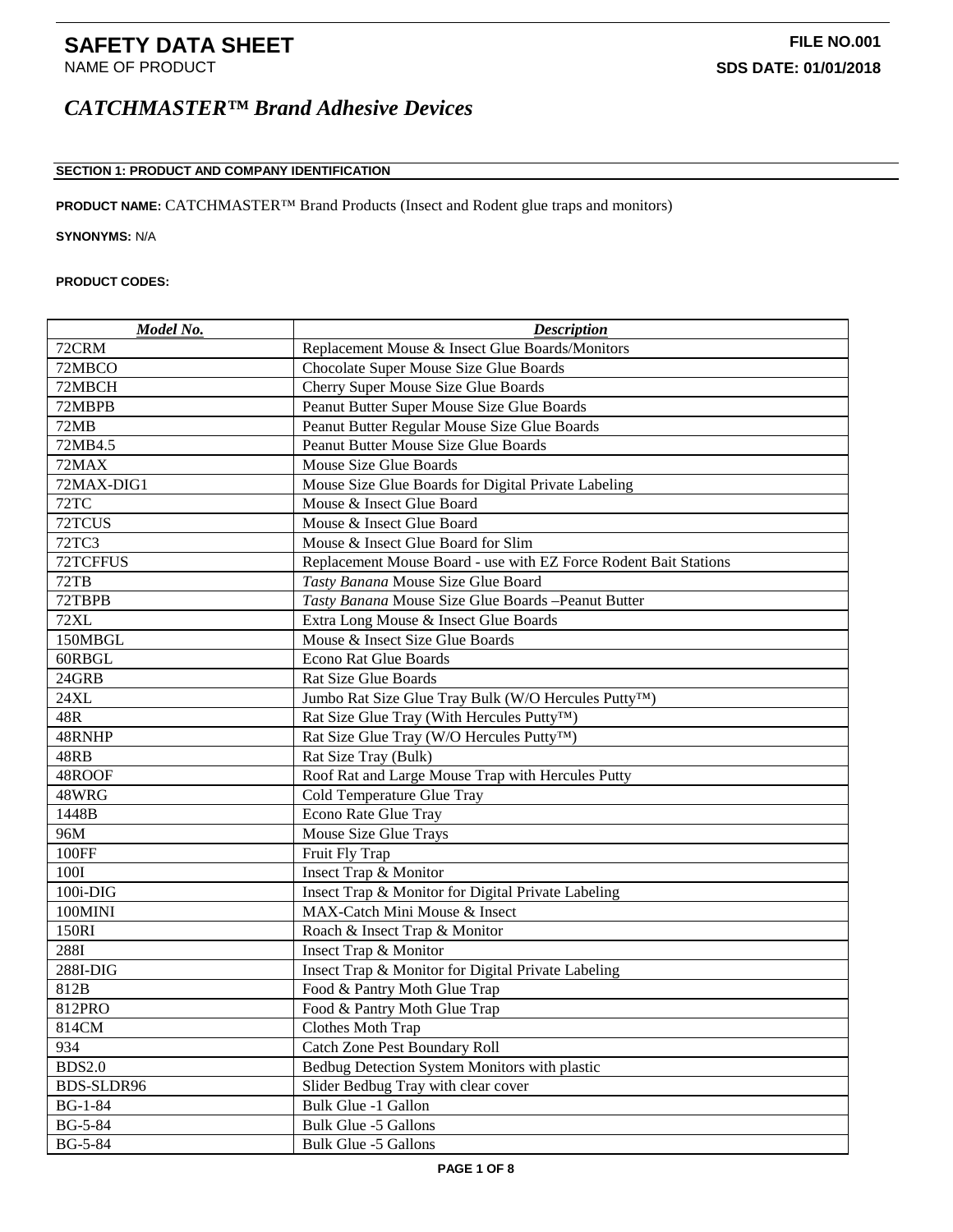| Model No. | <b>Description</b>                                                       |
|-----------|--------------------------------------------------------------------------|
| $TB-1$    | Professional Tree Banding Adhesive – packed 4/1 gallon cans per case     |
| $TB-5$    | Professional Tree Banding Adhesive – packed 1/5 gallon bucket per case   |
| 32AGO     | <b>AGO Trap Replacement Glue Boards</b>                                  |
| 907       | Fly Glue Trap Insert for Vector™ Products - Black Board with White Grid  |
| 907-W     | Fly Glue Trap Insert for Vector™ Products – White Board with Black Grid  |
| 908P      | GLOstik <sup>™</sup> Flying Insect Trap                                  |
| 909       | Universal Replacement Fly Light Glue Board - Black Board with White Grid |
| 909-W     | Universal Replacement Fly Light Glue Board - White Board with Black Grid |
| 912       | Mini Gold Stick                                                          |
| 916P      | Fly Glue Trap Insert for SilenTrap                                       |
| 918       | GLOstik Pro Pack - Portable ILT Flying Insect Trap                       |
| 919       | <b>GLOstik Pro Pack Refill Tubes</b>                                     |
| 922       | GLOstik <sup>™</sup> Flying Insect Trap Replacement Tubes                |
| 922P      | Refill Tubes For the GloStik                                             |
| 923       | Fly Glue Trap for 985 VERSA Fly Light Unit                               |
| 924       | Fly Glue Trap for 901 Fly Light Unit                                     |
| 925       | Fly Glue Trap for 911 Fly Light Unit                                     |
| 927       | Fly Glue Trap for Pest West Mantis                                       |
| 928       | Fly Glue Trap for 910 Flu Light Unit                                     |
| 929       | Economy ILT Fly Glue Trap                                                |
| 930       | Spider Web™ Fly Glue Trap                                                |
| 948       | Fly Glue Trap w/Multi-Bait Attractant                                    |
| 960PLL    | Fly Glue Trap Insert for P&L Open Air 80                                 |
| 961PLL    | Fly Glue Trap Insert for P&L Open Air 30                                 |
| 962       | Large Gold Stick                                                         |
| 9144B4    | Scented Bug & Fly Catcher Bulk Packed                                    |
| 9144M4    | Scented Bug & Fly Catcher Display Box                                    |

**MANUFACTURER:** AP&G Co., Inc.

**DIVISION: United States** 

**ADDRESS:** 75 East 2nd Street, Bayonne, NJ 07002

**EMERGENCY PHONE:** (718) 492-3648 **FAX PHONE:** (718) 439-0039

**CHEMICAL NAME:** N/A **CHEMICAL FAMILY:** N/A **CHEMICAL FORMULA:** N/A

**PRODUCT USE:** Rodent and Insect Monitoring Devices **PREPARED BY:** AP&G Co., Inc.

**SECTION 1 NOTES:**

#### **SECTION 2: HAZARDS IDENTIFICATION**

**Product is Non-Hazardous**

**EMERGENCY OVERVIEW:**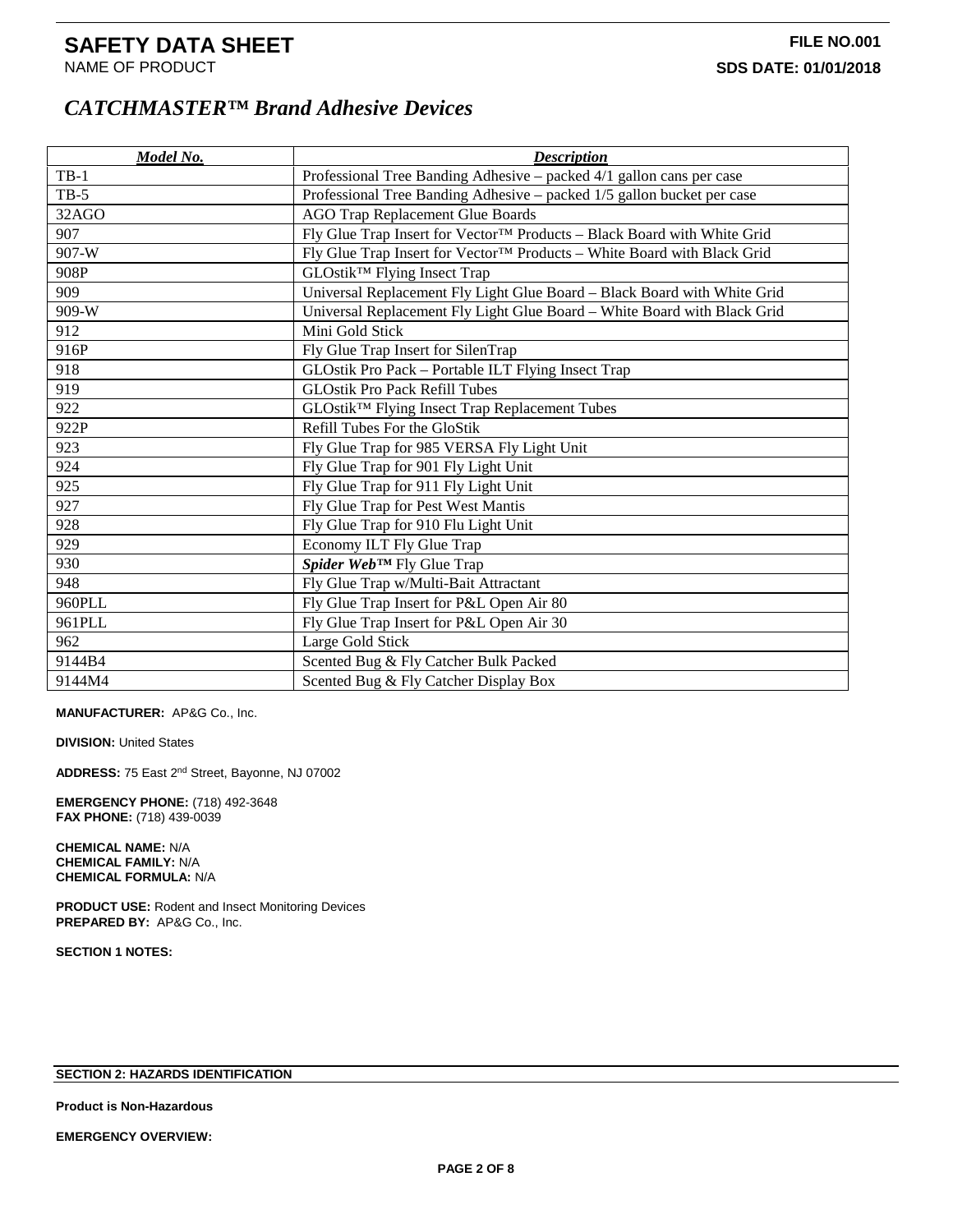#### **ROUTES OF ENTRY:**

| <b>ROUTES OF ENTRY</b> | <b>POTENTIAL HEALTH EFFECTS</b> |
|------------------------|---------------------------------|
| <b>EYES</b>            | N/A                             |
| <b>SKIN</b>            | N/A                             |
| <b>INGESTION</b>       | N/A                             |
| <b>INHALATION</b>      | N/A                             |

#### **POTENTIAL HEALTH EFFECTS**

| ACUTE HEALTH HAZARDS                                   | <b>None</b> |
|--------------------------------------------------------|-------------|
| CHRONIC HEALTH HAZARDS                                 | <b>None</b> |
| MEDICAL CONDITIONS GENERALLY<br>AGGRAVATED BY EXPOSURE | <b>None</b> |

#### **CARCINOGENICITY:**

| <b>AGENCY</b> | <b>None</b> |
|---------------|-------------|
| <b>OSHA</b>   | <b>None</b> |
| <b>ACGIH</b>  | <b>None</b> |
| <b>NTP</b>    | <b>None</b> |
| <b>IARC</b>   | <b>None</b> |
| <b>OTHER</b>  | <b>None</b> |

#### **SECTION 2 NOTES:**

### **SECTION 3: COMPOSITION/INFORMATION ON INGREDIENTS**

|                   | ppm                     | mq/m <sup>3</sup>       |
|-------------------|-------------------------|-------------------------|
| OSHA PEL-TWA      | None Established        | <b>None Established</b> |
| OSHA PEL STEL     | <b>None Established</b> | <b>None Established</b> |
| OSHA PEL CEILING  | <b>None Established</b> | <b>None Established</b> |
| ACGIH TLV-TWA     | <b>None Established</b> | <b>None Established</b> |
| ACGIH TLV STEL    | <b>None Established</b> | <b>None Established</b> |
| ACGIH TLV CEILING | <b>None Established</b> | <b>None Established</b> |

#### **SECTION 3 NOTES:**

### **SECTION 4: FIRST AID MEASURES**

| <b>EYES</b>       | Flush with cool water for at least 15 minutes, contact a physician                                                                         |
|-------------------|--------------------------------------------------------------------------------------------------------------------------------------------|
| <b>SKIN</b>       | Remove glue with mineral spirits or vegetable oil. Wash skin with soap and water.                                                          |
| <b>INGESTION</b>  | Call a physician or emergency phone number immediately. Do not give anything by mouth or induce vomiting unless<br>instructed by physician |
| <b>INHALATION</b> | N/A                                                                                                                                        |

### **NOTES TO PHYSICIANS OR FIRST AID PROVIDERS:**

**NONE**

**SECTION 4 NOTES:**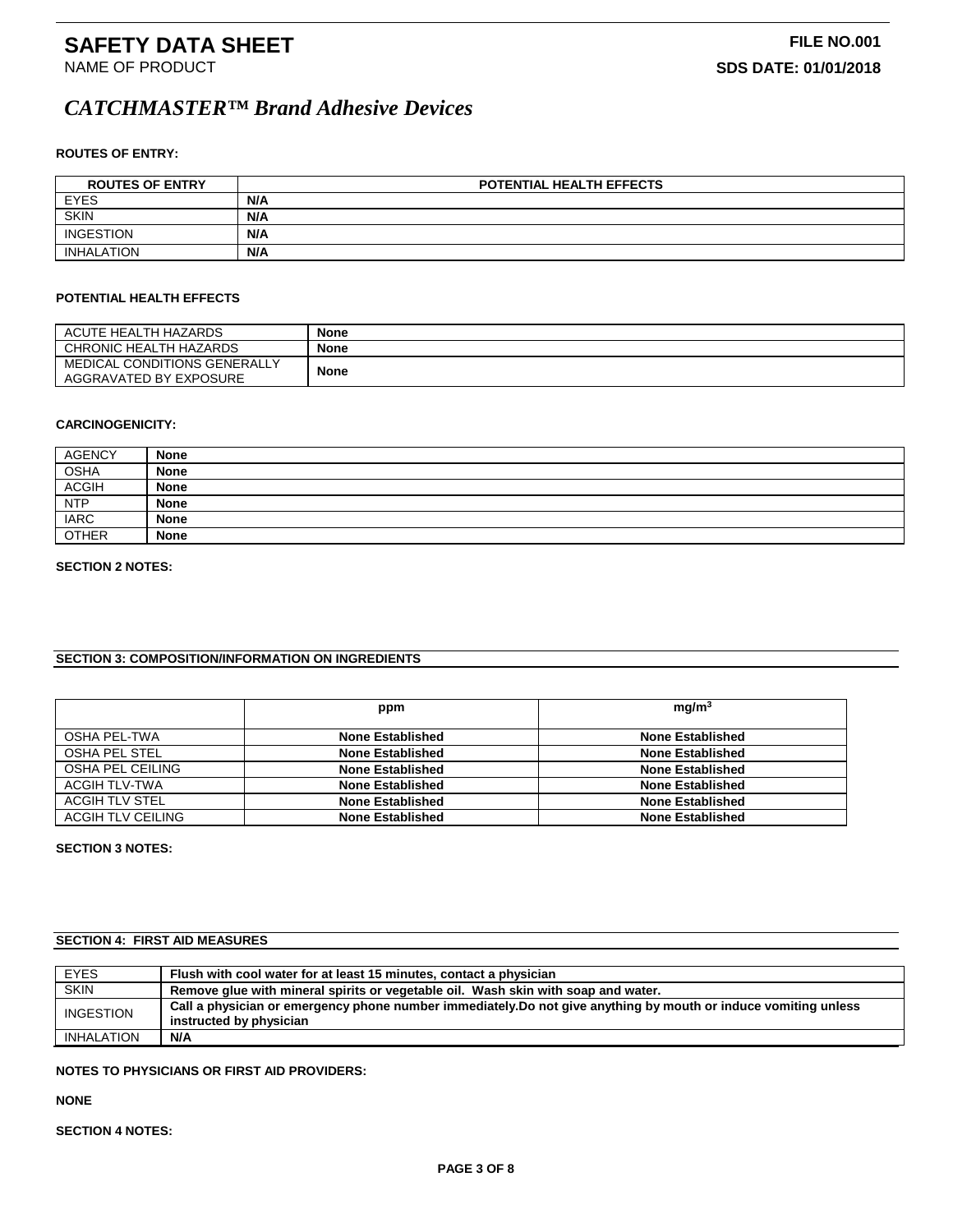#### **SECTION 5: FIRE-FIGHTING MEASURES**

| : LIMITS IN .<br>BY VOLUME)<br><b>FLAMMABLE</b><br>10/2<br><b>AIR</b> |     |
|-----------------------------------------------------------------------|-----|
| $\overline{\phantom{a}}$<br>.                                         | N/A |
| $\bigcap M/\square$                                                   | N/A |
|                                                                       |     |

|            | <b>FLASH POINT</b>           |
|------------|------------------------------|
| $0\square$ | $\overline{a}$<br><u>тд.</u> |
| $\sim$     | $\sim$<br>- 19               |

#### **METHOD USED:**

| $0\square$<br>N/A<br>$\sim$ | . <b>.</b> .<br><b>TEMPERA</b><br><b>OIGNITION</b><br>IURE |     |
|-----------------------------|------------------------------------------------------------|-----|
|                             |                                                            |     |
|                             |                                                            | N/A |

| <b>NFPA HAZARD CLASSIFICATION</b> |             |
|-----------------------------------|-------------|
| HEALTH                            | 0 (Minimal) |
| FLAMMABILITY                      | 0 (Minimal) |
| <b>REACTIVITY</b>                 | 0 (Minimal) |
| <b>OTHER</b>                      | 0 (Minimal) |

| <b>HMIS HAZARD CLASSIFICATION</b> |             |  |
|-----------------------------------|-------------|--|
| <b>HEALTH</b>                     | 0 (Minimal) |  |
| <b>FLAMMABILITY</b>               | 0 (Minimal) |  |
| <b>REACTIVITY</b>                 | 0 (Minimal) |  |
| <b>OTHER</b>                      | 0 (Minimal) |  |

| <b>COMMENTS</b>                    |                          |
|------------------------------------|--------------------------|
| EXTINGUISHING MEDIA                | Water. Foam or Inert Gas |
| SPECIAL FIRE FIGHTING PROCEDURES   | None                     |
| UNUSUAL FIRE AND EXPLOSION HAZARDS | <b>None</b>              |
| HAZARDOUS DECOMPOSITION PRODUCTS   | <b>None</b>              |

#### **SECTION 5 NOTES:**

#### **SECTION 6: ACCIDENTAL RELEASE MEASURES**

#### **ACCIDENTAL RELEASE MEASURES:**

Steps to be taken in the event the material is released or spilled: General clean up. Remove glue by applying mineral spirits to the spilled area, followed by washing the area with warm water and detergent.

#### **SECTION 6 NOTES:**

### **SECTION 7: HANDLING AND STORAGE**

#### **HANDLING AND STORAGE:**

**Store at room temperature. The average shelf life is "Stable".**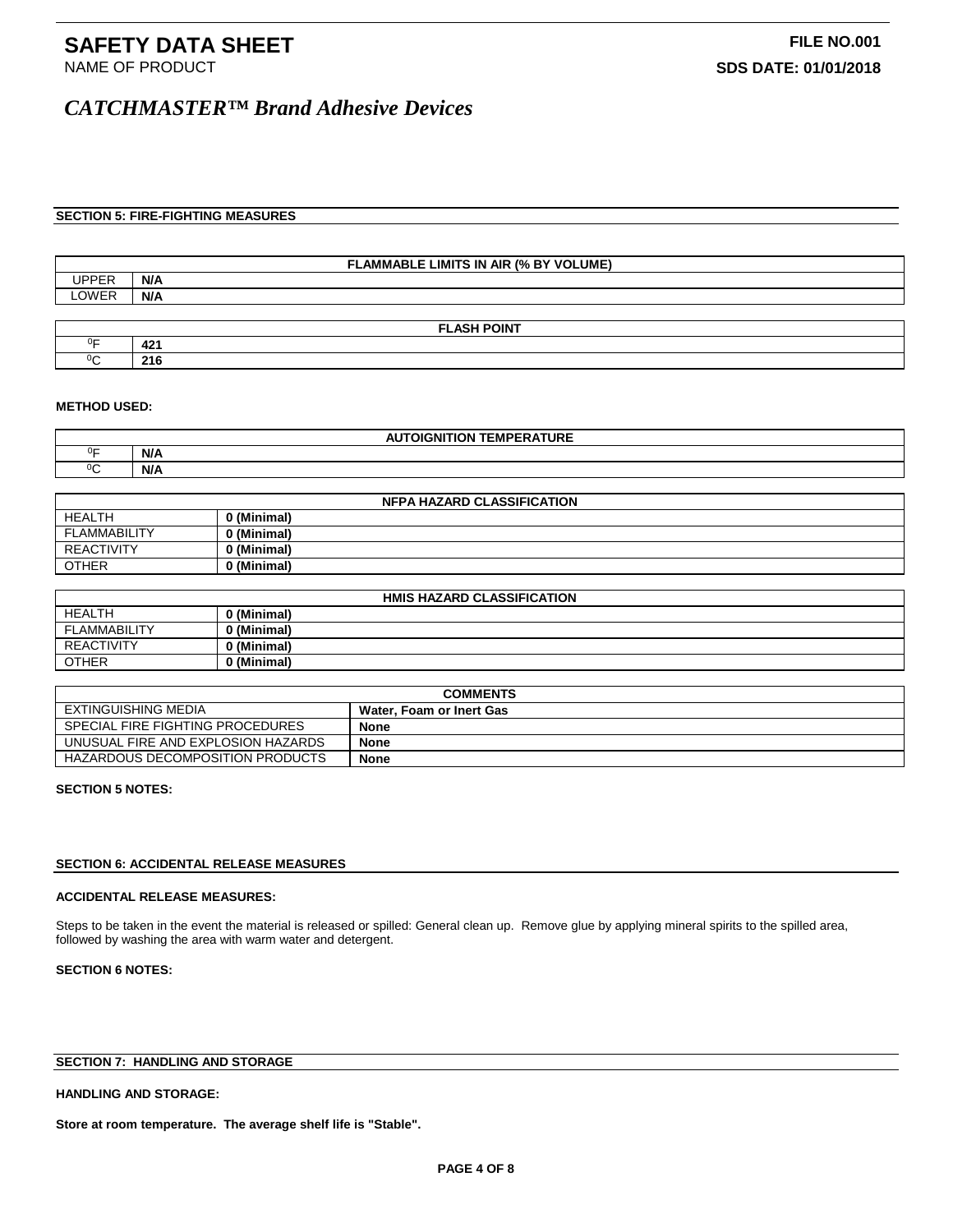#### **OTHER PRECAUTIONS:**

Store in original container in a cool, dust free environment.

#### **SECTION 7 NOTES:**

### **SECTION 8: EXPOSURE CONTROLS/PERSONAL PROTECTION**

#### **ENGINEERING CONTROLS:**

| <b>PARAMETER</b>                          | <b>COMMENTS</b>                      |
|-------------------------------------------|--------------------------------------|
| <b>VENTILATION</b>                        | <b>Not Required</b>                  |
| <b>RESPIRATORY PROTECTION</b>             | <b>Not Required</b>                  |
| EYE PROTECTION                            | <b>Not Required</b>                  |
| <b>SKIN PROTECTION</b>                    | Gloves recommended. Otherwise, none. |
| OTHER PROTECTIVE CLOTHING<br>OR EQUIPMENT | <b>Not Required</b>                  |
| <b>WORK HYGIENIC PRACTICES</b>            | Not required                         |
| <b>EXPOSURE GUIDELINES</b>                | <b>Not Required</b>                  |

#### **SECTION 8 NOTES:**

### **SECTION 9: PHYSICAL AND CHEMICAL PROPERTIES**

#### **APPEARANCE:**

| <b>PARAMETER</b>                                          | <b>COMMENTS</b>                                      |
|-----------------------------------------------------------|------------------------------------------------------|
| <b>ODOR</b>                                               | <b>Scent Free or Non-Allergenic Synthetic Scents</b> |
| PHYSICAL STATE                                            | <b>Solid</b>                                         |
| pH AS SUPPLIED                                            | <b>Neutral</b>                                       |
| pH (Other)                                                | N/A                                                  |
| <b>BOILING POINT (OF)</b>                                 | N/A                                                  |
| BOILING POINT ( <sup>0</sup> C)                           | N/A                                                  |
| MELTING POINT (OF)                                        | 171.39                                               |
| MELTING POINT ( <sup>0</sup> C)                           | 77.44                                                |
| VAPOR PRESSURE (mm Hg) @ <sup>0</sup> F                   | N/A                                                  |
| VAPOR PRESSURE (mm Hg) @ <sup>0</sup> C                   | N/A                                                  |
| VAPOR DENSITY (AIR = 1) $@$ <sup>o</sup> F                | N/A                                                  |
| VAPOR DENSITY (AIR = 1) @ $^0C$                           | N/A                                                  |
| SPECIFIC GRAVITY (H2O = $\overline{1}$ ) @ <sup>0</sup> F | N/A                                                  |
| SPECIFIC GRAVITY (H2O = 1) $@$ <sup>0</sup> C             | N/A                                                  |
| EVAPORATION RATE BASIS (=1)                               |                                                      |
| SOLUBILITY IN WATER                                       | N/A                                                  |
| PERCENT SOLIDS BY WEIGHT                                  | 100%                                                 |
| PERCENT VOLATILE BY WEIGHT                                | N/A                                                  |
| $^0$ F<br>PERCENT VOLATILE BY VOLUME @                    | N/A                                                  |
| PERCENT VOLATILE BY VOLUME @ <sup>0</sup> C               | N/A                                                  |
| VOLATILE ORGANIC COMPOUNDS (VOC) WITH WATER : LBS/GAL     | N/A                                                  |
| VOLATILE ORGANIC COMPOUNDS (VOC) WITHOUT WATER : LBS/GAL  | N/A                                                  |
| <b>MOLECULAR WEIGHT</b>                                   |                                                      |
| VISCOSITY @ 221 <sup>O</sup> F                            | 9629 cP                                              |
| VISCOSITY @ 105 °C                                        | 9629 cP                                              |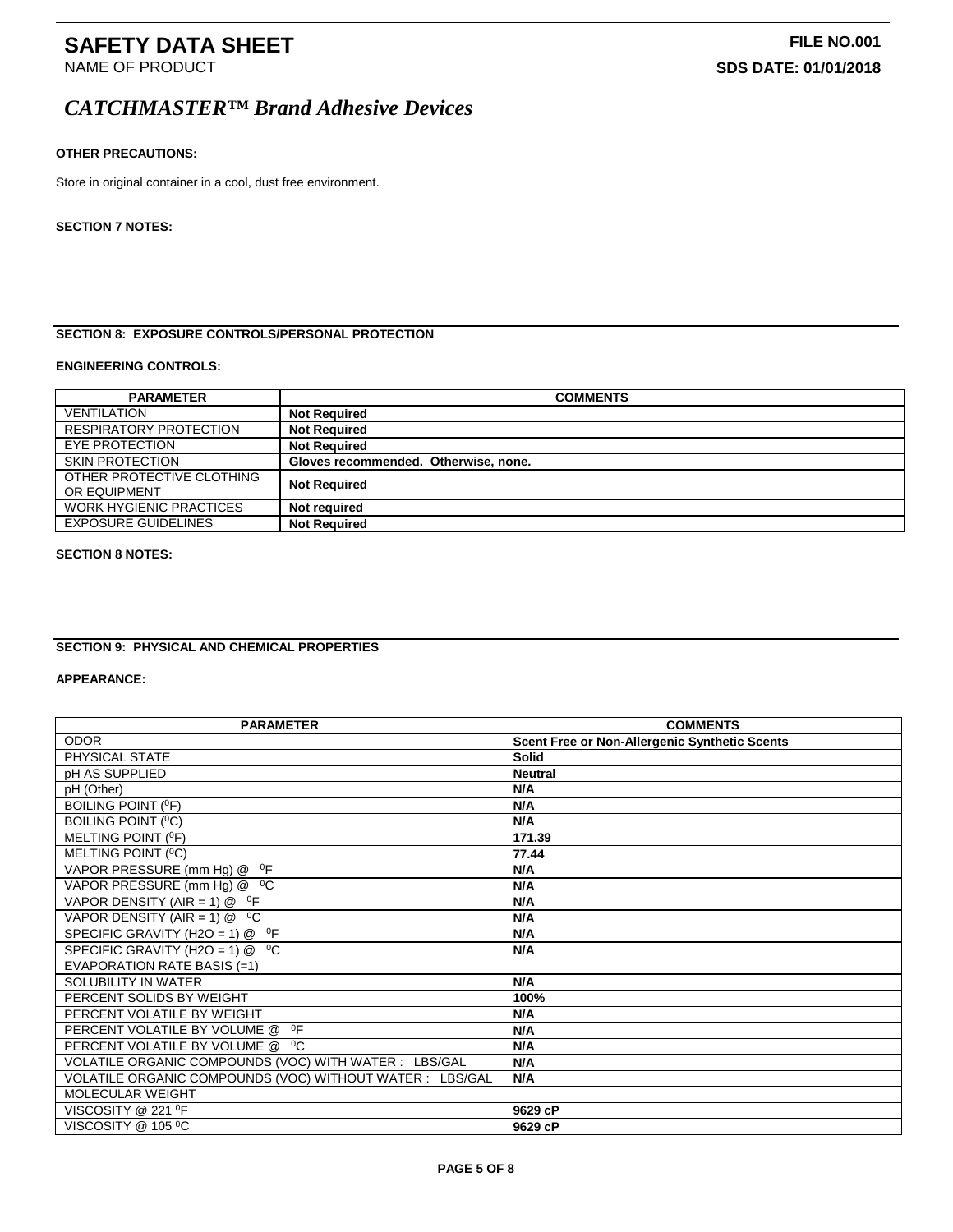#### **SECTION 9 NOTES:**

#### **SECTION 10: STABILITY AND REACTIVITY**

|                          | COMMENTC     |
|--------------------------|--------------|
| <b>STABLE</b>            | $\mathbf{v}$ |
| $. 0.01 -$<br>́∧ ו⊃<br>- |              |

#### **STABILITY:**

| <b>CLASSIFICATION</b>                  | <b>COMMENTS</b>       |
|----------------------------------------|-----------------------|
| CONDITIONS TO AVOID (STABILITY)        | <b>None</b>           |
| INCOMPATIBILITY (MATERIAL TO AVOID)    | <b>None</b>           |
| HAZARDOUS DECOMPOSITION OR BY-PRODUCTS | <b>None</b>           |
| HAZARDOUS POLYMERIZATION               | <b>None</b>           |
| CONDITIONS TO AVOID (POLYMERIZATION)   | <b>Will Not Occur</b> |

#### **SECTION 10 NOTES:**

#### SECTION 11: TOXICOLOGICAL INFORMATION

TOXICOLOGICAL INFORMATION: None

#### **SECTION 11 NOTES:**

#### SECTION 12: ECOLOGICAL INFORMATION

#### ECOLOGICAL INFORMATION: None

#### **SECTION 12 NOTES:**

#### SECTION 13: DISPOSAL CONSIDERATIONS

WASTE DISPOSAL METHOD:

Wastes resulting from use may be disosed of on-site or at an approved waste disposal facility. Dispose of wastes in accordance with all applicable Federal, State and Local regulations

RCRA HAZARD CLASS:

#### **SECTION 13 NOTES:**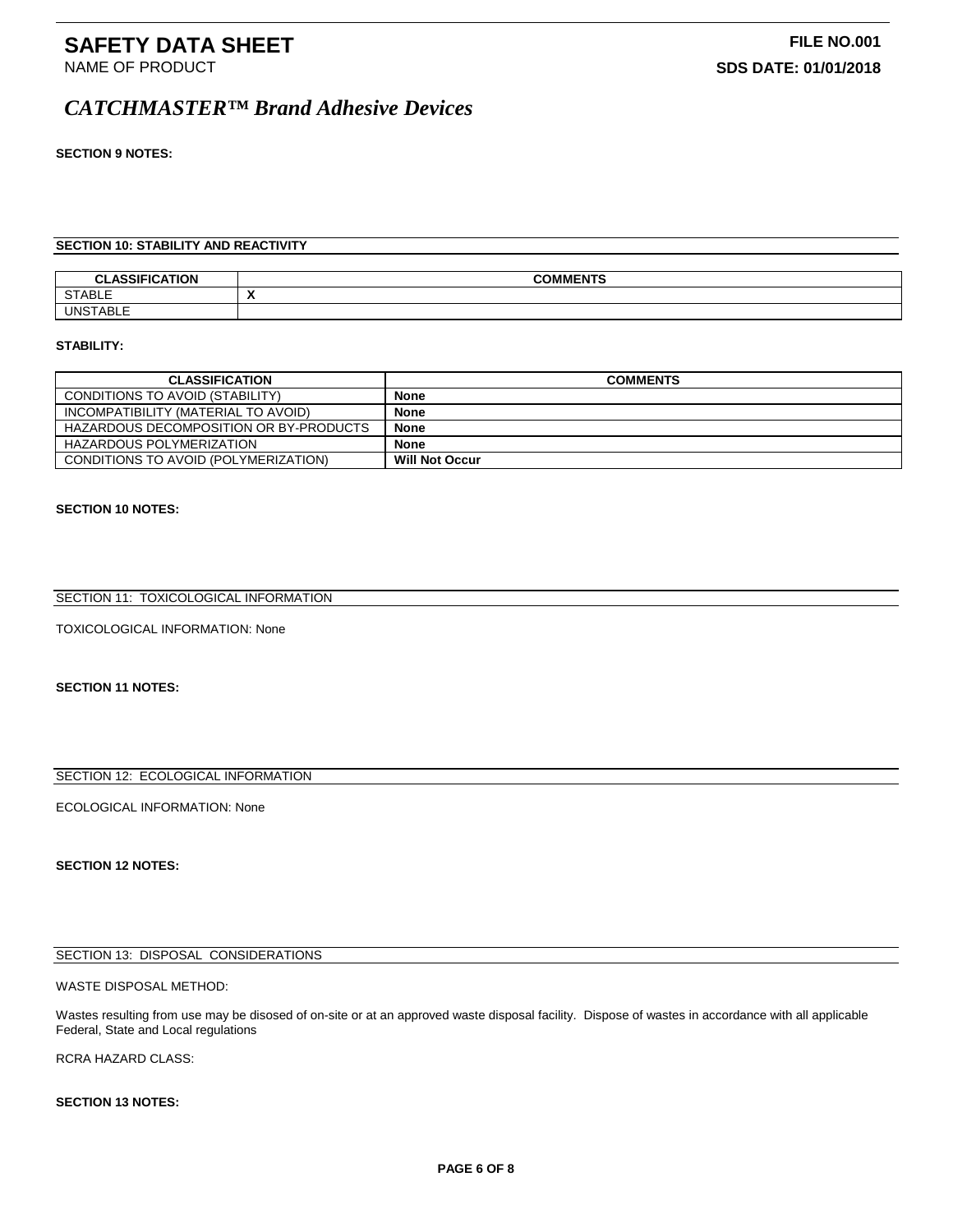# **SAFETY DATA SHEET**<br>
NAME OF PRODUCT **FILE NO.001**<br>
SDS DATE: 01/01/2018

# *CATCHMASTER™ Brand Adhesive Devices*

#### SECTION 14: TRANSPORT INFORMATION

#### **U.S. DEPARTMENT OF TRANSPORTATION**

| <b>PARAMETER</b>       | <b>COMMENTS</b>      |
|------------------------|----------------------|
| PROPER SHIPPING NAME   | <b>Not Required</b>  |
| <b>HAZARD CLASS</b>    | Non-Hazardous        |
| <b>ID NUMBER</b>       | <b>Not Required</b>  |
| <b>PACKING GROUP</b>   | <b>Not Required</b>  |
| <b>LABEL STATEMENT</b> | <b>None Required</b> |

#### **WATER TRANSPORTATION**

| <b>PARAMETER</b>            | <b>COMMENTS</b>      |
|-----------------------------|----------------------|
| <b>PROPER SHIPPING NAME</b> | <b>Not Required</b>  |
| <b>HAZARD CLASS</b>         | <b>Non-Hazardous</b> |
| <b>ID NUMBER</b>            | <b>Not Required</b>  |
| <b>PACKING GROUP</b>        | <b>Not Required</b>  |
| LABEL STATEMENTS            | <b>None Required</b> |

#### **AIR TRANSPORTATION**

| <b>PARAMETER</b>     | <b>COMMENTS</b>      |
|----------------------|----------------------|
| PROPER SHIPPING NAME | <b>Not Reauired</b>  |
| <b>HAZARD CLASS</b>  | Non-Hazardous        |
| <b>ID NUMBER</b>     | <b>Not Reauired</b>  |
| <b>PACKING GROUP</b> | <b>Not Required</b>  |
| LABEL STATEMENTS     | <b>None Required</b> |

#### OTHER AGENCIES:

#### **SECTION 14 NOTES:**

Freight Classification: LTL Class 60. Every single package of CATCHMASTER™ Product is marked EPA - Establishment number 91557-NJ-1. This is mandated by the United States Of America Environmental Protections Agency regulations. Furthermore, detailed annual Production and Sales Reports must be filed each and every year with the E.P.A., by the AP&G Co., Inc.

#### SECTION 15: REGULATORY INFORMATION

#### U.S. FEDERAL REGULATIONS

| <b>REGULATION</b>                    | <b>COMMENTS</b> |
|--------------------------------------|-----------------|
| TSCA (TOXIC SUBSTANCE CONTROL ACT):  | None            |
| CERCLA (COMPREHENSIVE RESPONSE       | <b>None</b>     |
| COMPENSATION, AND LIABILITY ACT)     |                 |
| SARA TITLE III (SUPERFUND AMENDMENTS | <b>None</b>     |
| AND REAUTHORIZATION ACT)             |                 |
| 311/312 HAZARD CATEGORIES            | <b>None</b>     |
| 313 REPORTABLE INGREDIENTS           | <b>None</b>     |